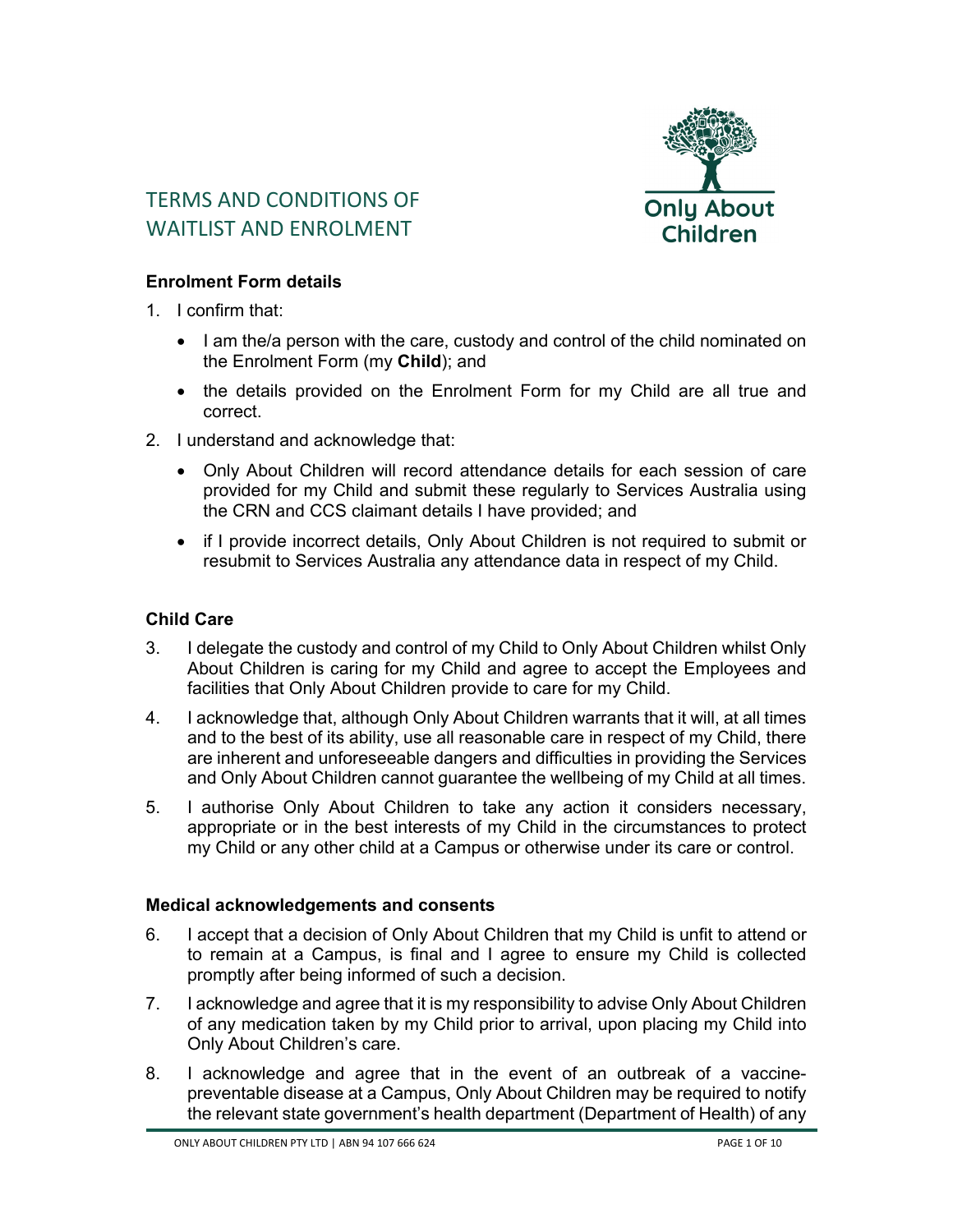children in that Campus that have not been fully immunised. If my Child is not fully immunised my Child may be excluded from attending the Campus for such time as the Department of Health determines and the Childcare Fee must still be paid for the Booked Days.

- 9. I accept that if my Child has a contagious illness, I will not return my Child to the Campus until:
	- Only About Children advises me that my Child may return to the Campus; or
	- Only About Children has been provided with medical certificate from a registered medical practitioner confirming my Child is no longer contagious.
- 10. I consent to first aid being administered to my Child by any person who is the holder of a current first aid certificate or is a registered nurse.
- 11. If my Child's temperature is at or above 38.5°C and Only About Children is unable to contact me, or any person listed on my Child's Enrolment Form as being authorised to provide medical consent, within a reasonable time, I permit Only About Children to administer paracetamol to my Child in accordance with the dosage recommendations of the manufacturer.
- 12. In the event of any illness or injury to my Child whilst my Child is in the care, custody or control of Only About Children, and if in the opinion of Only About Children it is necessary to do so, I authorise Only About Children to seek urgent:
	- medical or dental treatment from the registered medical practitioner on my Child's Enrolment Form, from another registered medical practitioner or from a hospital or ambulance service;
	- assistance from any person nominated on my Child's Enrolment Form; and/or ambulance transportation.

I acknowledge Only About Children will inform me as soon as possible about the nature of the illness or injury to my Child.

- 13. I understand and accept that an Employee can only administer medication to my Child if:
	- The medication has been authorised by my Child's parent or guardian and, where required, a registered medical practitioner; and
	- the details of the medication and its administration have been accurately recorded in a Medication Authorisation Form.
- 14. I understand and agree that it is my responsibility to inform Only About Children in writing of any medical conditions or allergies affecting my Child, or any changes to these, and to provide:
	- an up-to-date written medical action plan or management instructions issued by a medical professional; and
	- any medication required.

I further acknowledge that it is my responsibility to provide Only About Children with replacement medication prior to its expiry or usage completion and that my Child may be excluded from attending if the required medications are not available at the Campus.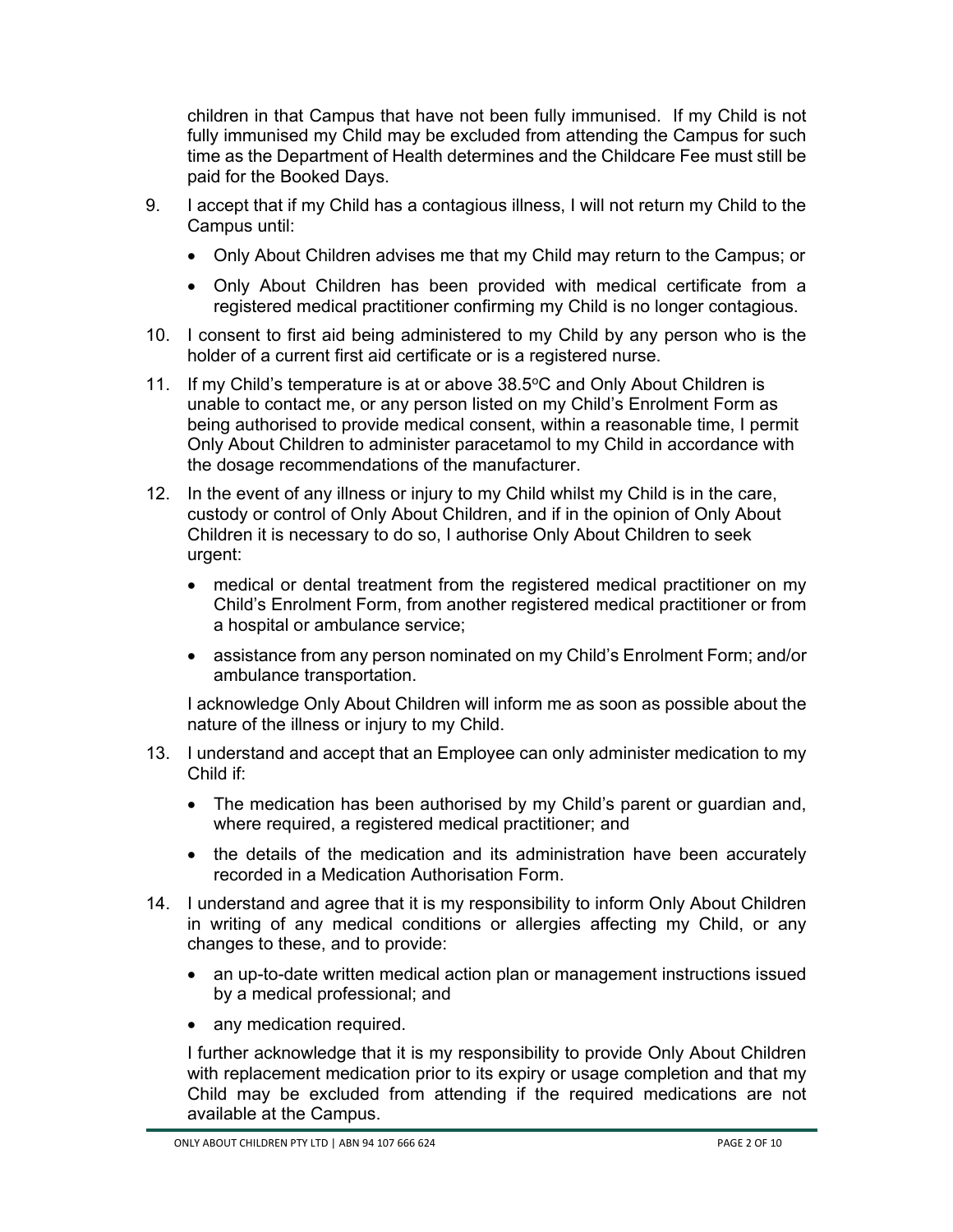- 15. I agree to reimburse Only About Children for any charges, costs or expenses incurred by it in obtaining any medical, hospital or related treatment for my Child.
- 16. I authorise Only About Children to apply:
	- an SPF30+ sunscreen to all unprotected areas of skin on my Child as necessary; and/or
	- non-prescription insect repellent, nappy rash cream, moisturiser and/or teething gel to my Child as necessary;

unless I have expressly prohibited such application in writing.

- 17. I authorise Only About Children to respectfully check my Child's head if it is concerned about the presence of head lice.
- 18. I agree to provide to Only About Children upon enrolment, and if there are any changes or updates, upon request, a copy of my Child's current immunisation statement from the Australian Immunisation Register available through Medicare.

## **Other Authorisations**

- 19. I consent to Only About Children taking my Child on local excursions which do not include any type of transportation or the crossing of main roads.
- 20. I consent to Only About Children providing, or bringing third party service providers onto the Campus to provide, activities or programs that Only About Children consider to be in the interests of my Child and I consent to my Child's participation in any of those activities or programs.
- 21. I consent to Only About Children creating a profile for my Child in Storypark (or such other integrated childcare management solution utilised by Only About Children which provides parents with access via an online application to their child's care and learning experience and development progress) and uploading content about my Child to that parent application. I acknowledge that this content shall include, but is not limited to, information about my Child's activities and interactions being published with or without the use of an accompanying photograph.
- 22. I consent to my Child being photographed and/or filmed at a Campus or while in the care of Only About Children and any resulting images, together with my Child's first name and information about my Child's activities and interactions, being used by Only About Children in connection with the Services, including for:
	- display in a Campus or use in connection with Campus activities, programming, staff training and student assessments;
	- keeping records of my Child's Campus activities including artwork (whether done in a group or individually);
	- recording dietary or allergy information or for other health or wellbeing purposes; and/or
	- publication on parent applications (such as Storypark);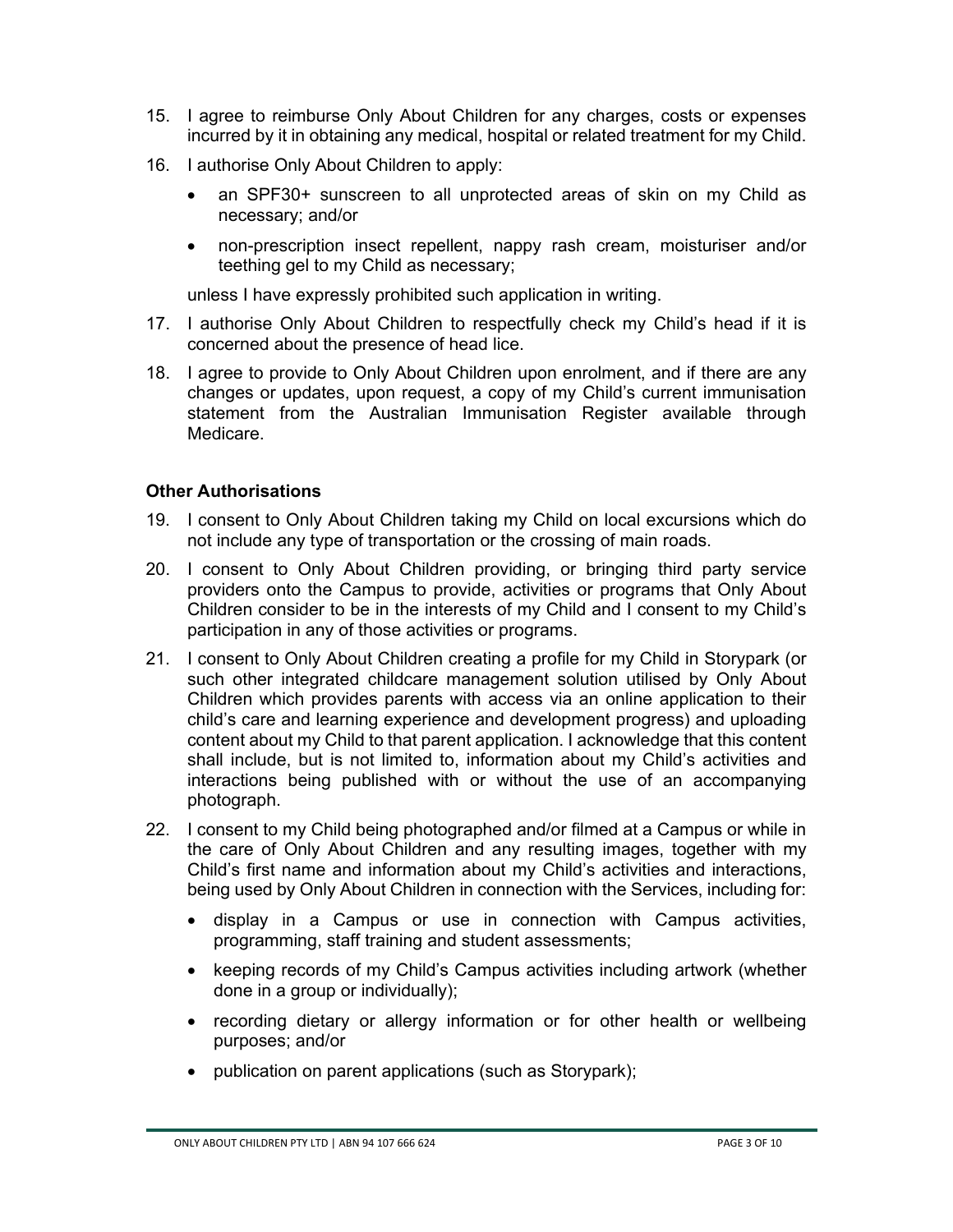but excluding any use for marketing or promotional purposes, for which specific consent will be sought.

- 23. I consent to my Child being collected from or brought to the Campus by any person listed in the 'Authority to Collect' or 'Additional Contacts' sections of the Enrolment Form, even if I have not given prior advice of such collection and agree to advise Campus Employees if my Child is to be collected by any other person.
- 24. I acknowledge that Only About Children may require any person collecting my Child to be introduced to the appropriate Employees and provide photo identification prior to my Child being released to them.
- 25. I acknowledge where contact with listed parent(s) cannot be established, Only About Children may rely on the instructions of the authorised additional contacts that I have listed in the Enrolment Form. I also acknowledge and authorise that the additional contacts can provide consent in medical and/or emergency situations, for excursions and/or to collect my child, as specified in the Enrolment Form. I further acknowledge that I am required to ensure that the listed additional contacts are up to date.
- 26. I consent to my Child participating in Only About Children emergency and evacuation procedures to the Campus' designated assembly areas, in line with Only About Children's obligations under the Education and Care Services National Regulations.

# **Enrolment Term**

- 27. Subject to the provisions of clause 44, I agree that my Child's enrolment with Only About Children (and my obligation to pay the Childcare Fees in full for the Booked Days):
	- Starts on the Commencement Date; and
	- continues until terminated in accordance with these Terms and Conditions.
- 28. I acknowledge that it is a condition of my Child's Standard Enrolment that they attend a minimum of 2 Booked Days per week and that this includes either a Monday or a Friday.
- 29. I understand and agree that:
	- my Child is enrolled in the designated Room; and
	- the opportunity to transition to the next age group Room will be offered to my Child based on availability over time and otherwise at Only About Children's discretion.

# **Fees and charges**

## *Enrolment Fee*

30. I acknowledge that an Enrolment Fee is payable by me to Only About Children in relation to my Child's enrolment and that this fee is a non-refundable administration charge and will not be offset against the Childcare Fees payable for my Child.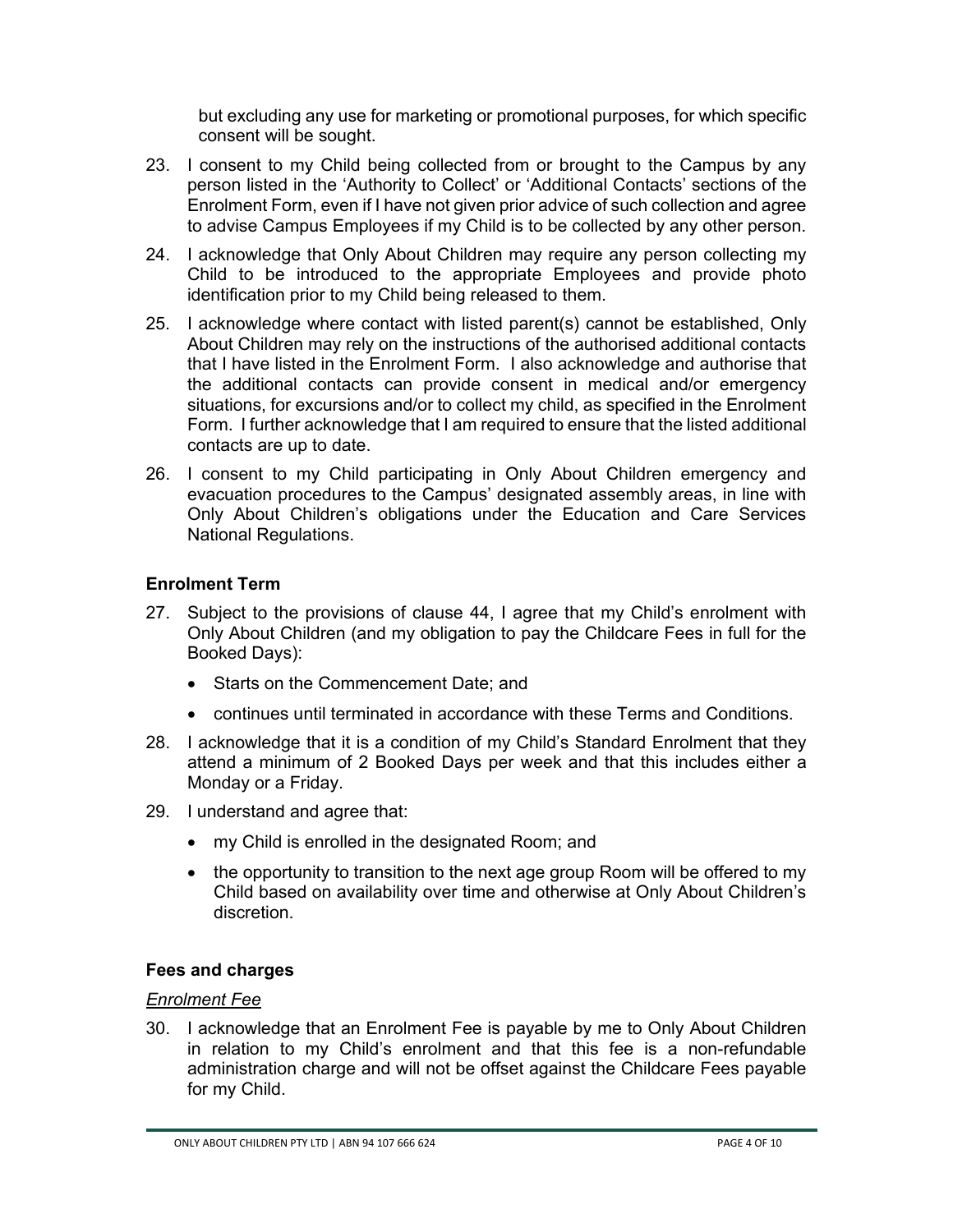#### *Childcare Fees*

- 31. I agree to pay the Childcare Fees as directed by Only About Children.
- 32. I acknowledge that if I fail to pay the Childcare Fees on time, Only About Children may immediately cease to provide the Services to, and/or terminate the enrolment of, my Child.
- 33. I acknowledge that the Childcare Fees for Standard Enrolment are determined and set by Only About Children at its discretion and, unless Only About Children advise otherwise, are payable in respect of public holidays (other than Christmas Day, Boxing Day and New Year's Day) and designated Campus closure days which may fall on my Child's Booked Days and when my Child is absent for any reason.
- 34. The Childcare Fees may be changed by Only About Children at any time, including during the time in which my Child is enrolled.
- 35. I agree that if I book an Oac Extra Day or an Oac Flexi Day for my Child, a minimum of 48 hours' notice is required for cancelling such a booking and if I provide less than this period of notice, I will be liable to pay the full Oac Extra Day Fee or Oac Flexi Day Fee (as the case may be) for that booking regardless of my Child's non-attendance.
- 36. I acknowledge that all Oac Flexi Day Fees must be paid in advance as directed by Only About Children.
- 37. I agree that if my Child is collected late from a Campus, at the end of the day or the end of a session in relation to Oac Flexi Days, I may be charged a late collection fee.

## **Payments**

- 38. I acknowledge that:
	- I may be required to pay Childcare Fees and any other fees and charges payable under these Terms and Conditions by direct bank debit or credit card (at Only About Children's direction) and I will provide and maintain the necessary details and authorisation to allow Only About Children to set up and administer the required payment process; and
	- the amounts I am charged may periodically vary due to factors such as changes to my CCS.
- 39. I further acknowledge that there may be additional processing fees associated with my payments and I agree to pay these (including for example the Administration Fee each time there are insufficient funds in my bank account or if my credit card is rejected by the bank) when Only About Children seeks to processes any of the fees, charges or reimbursements payable in relation to my Child under these Terms and Conditions.

#### **Termination of Services**

ONLY ABOUT CHILDREN PTY LTD | ABN 94 107 666 624 PAGE 5 OF 10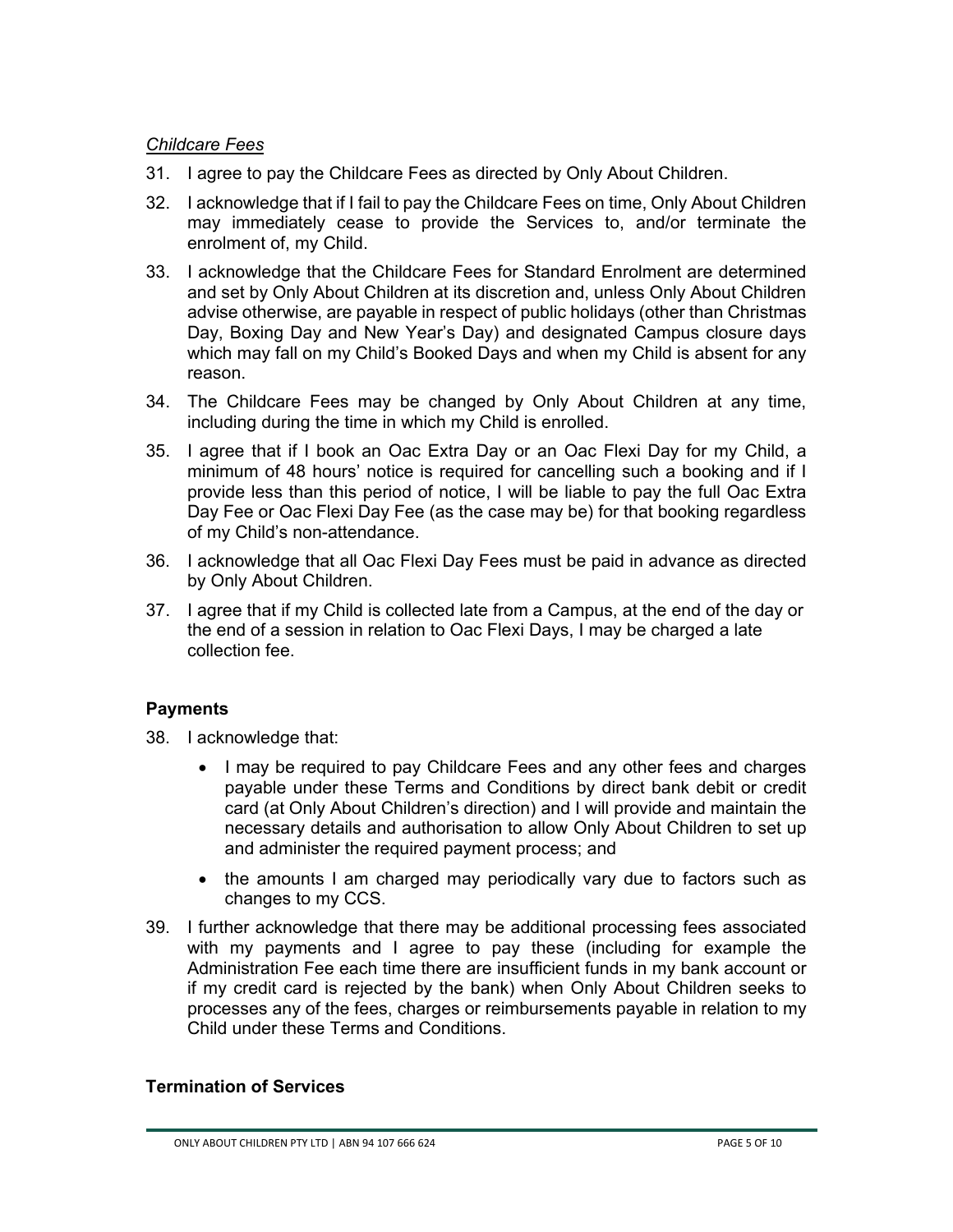40. I agree to give Only About Children notice of my intention to terminate the Services in respect of my Child in the following manner:

*For Standard Enrolment* 

• I will give at least 4 weeks written notice; and

*For Oac Flexi Day Enrolment* 

• I will provide at least 48 hours written notice,

each, as applicable, a **Notice Period**.

- 41. As a **Notice Period**, I agree to give Only About Children at least 2 weeks prior written notice of my intention to alter my Child's number of Booked Days (acknowledging that proposed reductions are subject to clause 40 and increases subject to availability).
- 42. Where my Child is yet to commence care, I agree to give Only About Children notice in the following manner:

*For cancellations* 

• I will give at least 1 weeks written notice and

*To defer my Child's Commencement Date* 

• I will give at least 1 weeks written notice,

each, as applicable, a **Notice Period**.

- 43. I acknowledge and agree that where my Child is yet to commence care and I elect to defer my Child's Commencement Date, Only About Children may hold any Childcare Fees I have paid in advance as a credit on my account.
- 44. I acknowledge and agree that if I give Only About Children less than the required Notice Period, I will be obliged to pay Only About Children an amount equivalent to the relevant Notice Period's worth of gross Childcare Fees (excluding CCS, Additional Child Care Subsidy or "third party payers") that I would otherwise owe to Only About Children based on my use of the Services (and my Booked Days) at the time of giving notice.
- 45. I acknowledge that:
	- any changes to my account billing details must be advised to, and formalised with, the administration office of Only About Children by 12.00 pm on the Friday before my Child's billing day and that any changes requested after this time may not be implemented before the next billing day; and
	- the completion of a new credit card or direct bank debit form is required before any changes can be made to my account billing details.

# **Liability**

- 46. Only About Children excludes all implied conditions and warranties from these Terms and Conditions except any condition or warranty (such as conditions and warranties implied by legislation) which cannot, by law, be excluded. Only About Children's liability in respect of the Services is limited to:
	- supplying of the Services again; or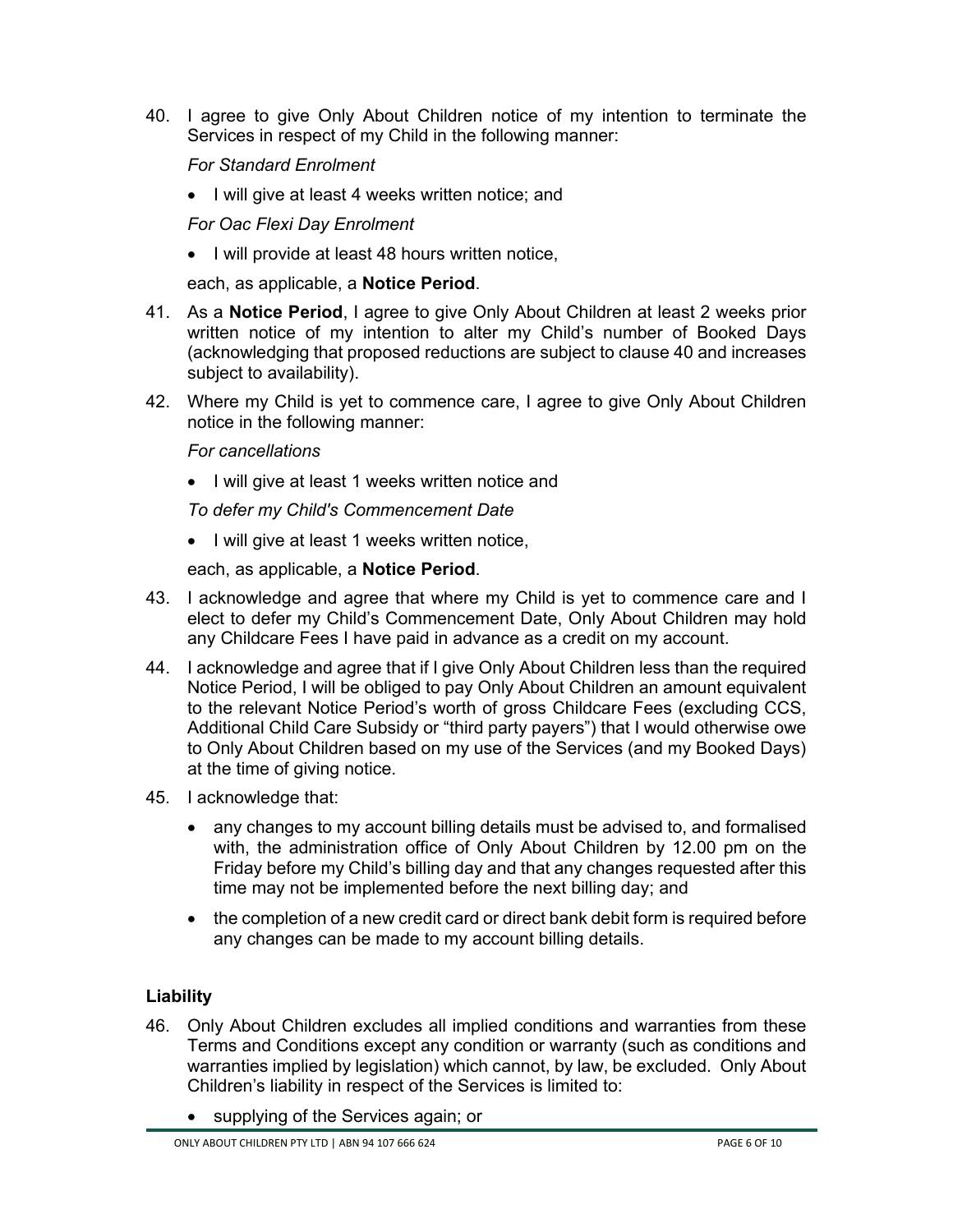- payment of the cost of having the Services supplied again.
- 47. I acknowledge that, to the maximum extent permitted by law, Only About Children excludes all liability for any costs, expenses, losses and damages suffered by me, whether that liability arises in contract, tort (including by Only About Children's negligence) or under statute in connection with its provision of the Services. Without limitation, Only About Children will in no circumstances be liable for any indirect or consequential losses, including loss of profits, loss of revenue and loss of business opportunity.

# **No solicitation of staff**

48. I will not offer to employ or engage or procure or seek to procure the services of any Employee of Only About Children during my Child's enrolment and for a period of 12 months after my Child's enrolment ends.

# **Privacy**

- 49. I acknowledge that Only About Children:
	- collects personal information in relation to provision of the Services and for invoicing; and
	- may disclose this personal information to its associated companies, to credit reporting agencies and other third parties such as debt collection agencies as required.
- 50. I confirm that I am aware of Only About Children's privacy policy which is accessible on the Only About Children website.

## **Behaviour of Parents/Guardians**

- 51. I agree that I have a responsibility to treat all Only About Children team members with respect, and I always agree to behave appropriately when dealing with any Employee. Swearing, raised voices and rudeness directed at team members will not be tolerated and I understand my Child's enrolment may be terminated if I breach this provision.
- 52. I acknowledge the personal and sensitive nature and context of the Services and information provided in relation to the Services and agree to keep, and ensure that others keep, all correspondence, documents and/or other information provided to me by Only About Children or in relation to the Services confidential.
- 53. I acknowledge that through parent applications (such as Storypark) I may be privy to information and photos of other children in Only About Children's care. I acknowledge this may be considered personal and sensitive information about other children. I must not post, republish, reproduce or communicate content of or about other children on or through any other platform, forum or medium unless I have the consent of the child's parents to do so.
- 54. I understand that Only About Children can choose not to accept my Child into care if: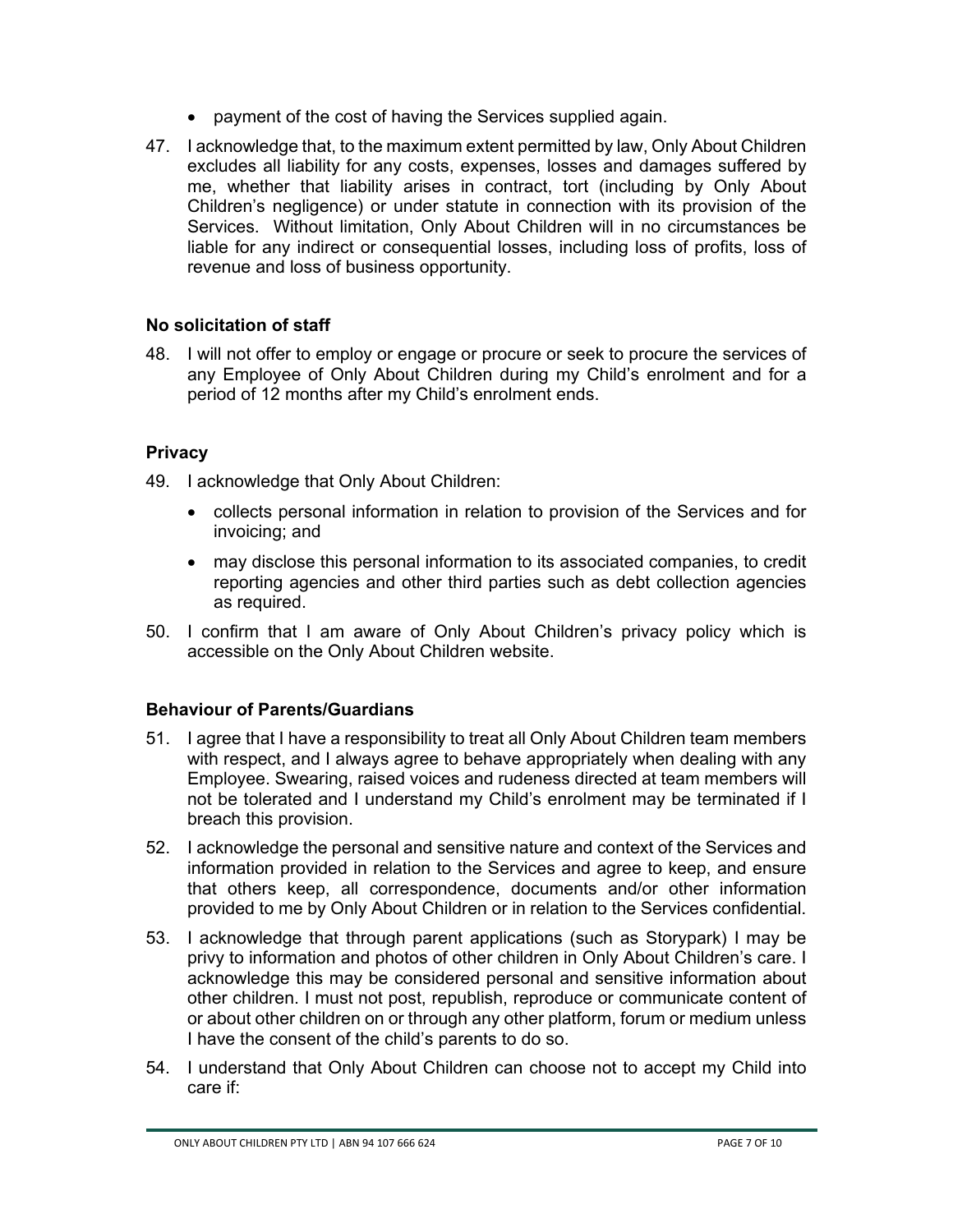- any of these Terms and Conditions are breached; or
- Only About Children believes it is unable to adequately care for my Child due to any special or medical needs or behavioural problems.
- 55. Only About Children reserves the right to terminate, without notice, the Services in respect of my Child if it believes (in its absolute discretion) that to do so is in the best interests of:
	- $\bullet$  the Child.
	- other children in that Campus,
	- the Employees; or
	- the business operations or reputation of Only About Children.
- 56. Only About Children reserves the right to refuse entry to any of its Campuses to anyone for any reason and at any time.

#### **Amendments**

- 57. I accept that Only About Children may change these Terms and Conditions without notice to me provided that the updated Terms and Conditions are made available here.
- 58. If changes to the Terms and Conditions would reasonably be expected to be material, I will be given reasonable notice before such changes apply.

#### **Governing law**

59. The laws of the State where the Child is enrolled apply to these Terms and Conditions and any services provided by Only About Children.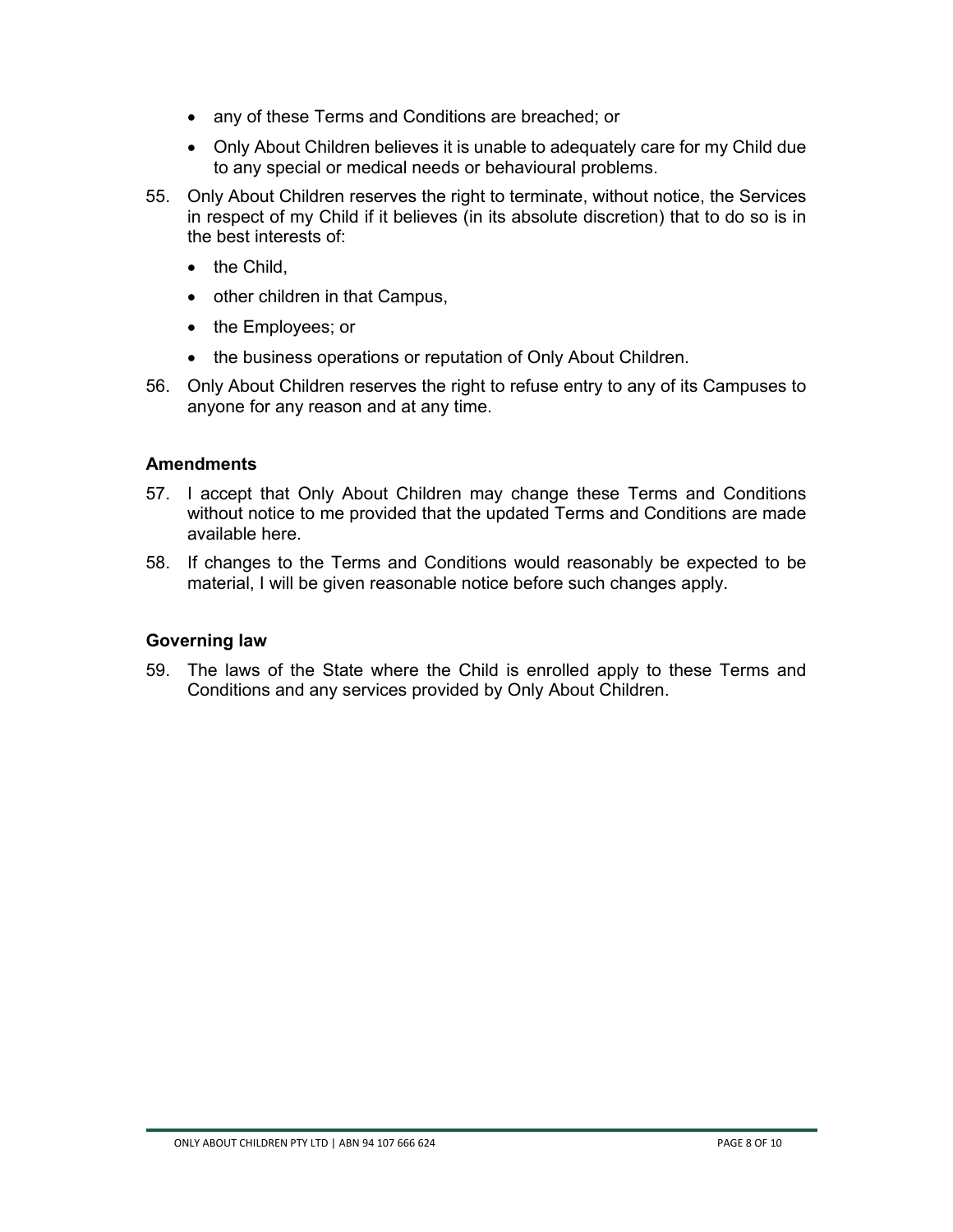#### **Glossary**

**Administration Fee** means the fee that Only About Children determines is payable each time there are insufficient funds in my bank account (or if my credit card is rejected by the bank).

**Booked Days** means the days on which a child is booked per week under a Standard Enrolment to regularly receive the Services at a Campus as set out in the Enrolment Confirmation.

**Campus** means a premises or location managed or controlled by Only About Children from which it provides the Services.

**CCS** means the government approved childcare subsidy.

**Childcare Fees** means the fees that Only About Children determines are payable for a child's enrolment at a Campus and include fees payable for Booked Days, Oac Extra Days and/or Oac Flexi Days (and where applicable means the aggregate of these fees over time).

**Commencement Date** means the date on which a child's enrolment starts as set out in that child's Enrolment Confirmation.

**CRN** means a customer reference number from Centrelink.

**Employee** means any employee, servant, contractor or agent of Only About Children or any other person attending at a Campus with the permission of Only About Children in relation to the provision of the Services.

**Enrolment Confirmation** means the correspondence sent to a child's parent or guardian by Only About Children, confirming the Commencement Date, Room, Booked Days (as applicable), Childcare Fees and other terms and conditions upon which that child is enrolled at a Campus.

**Enrolment Fee** means a non-refundable fee payable to Only About Children upon acceptance of a child's offer of enrolment.

**Enrolment Form** means the Only About Children enrolment form completed in relation to my Child's enrolment at a Campus.

**Initial Payment** means a payment equal to the number of weeks' gross Childcare Fees determined by Only About Children (such amount to be advised in accordance with the Enrolment Confirmation) required to secure my Child's Standard Enrolment at a Campus.

**Medication Authorisation Form** means the form described as such and completed and signed as part of the enrolment process for a child.

**Notice Period** has the meaning given in clause 40.

**Oac Extra Day** means a day on which a child under a Standard Enrolment attends a Campus and receives the Services that falls outside the child's Booked Days or other structured enrolment schedule (as may be arranged with Only About Children from time to time).

**Oac Extra Day Fee** means the fee that Only About Children determines is payable for an Oac Extra Day attendance by a child.

**Oac Flexi Day** means a day (which may be a full day or sessional) on which a child attends a Campus under an Oac Flexi Day Enrolment.